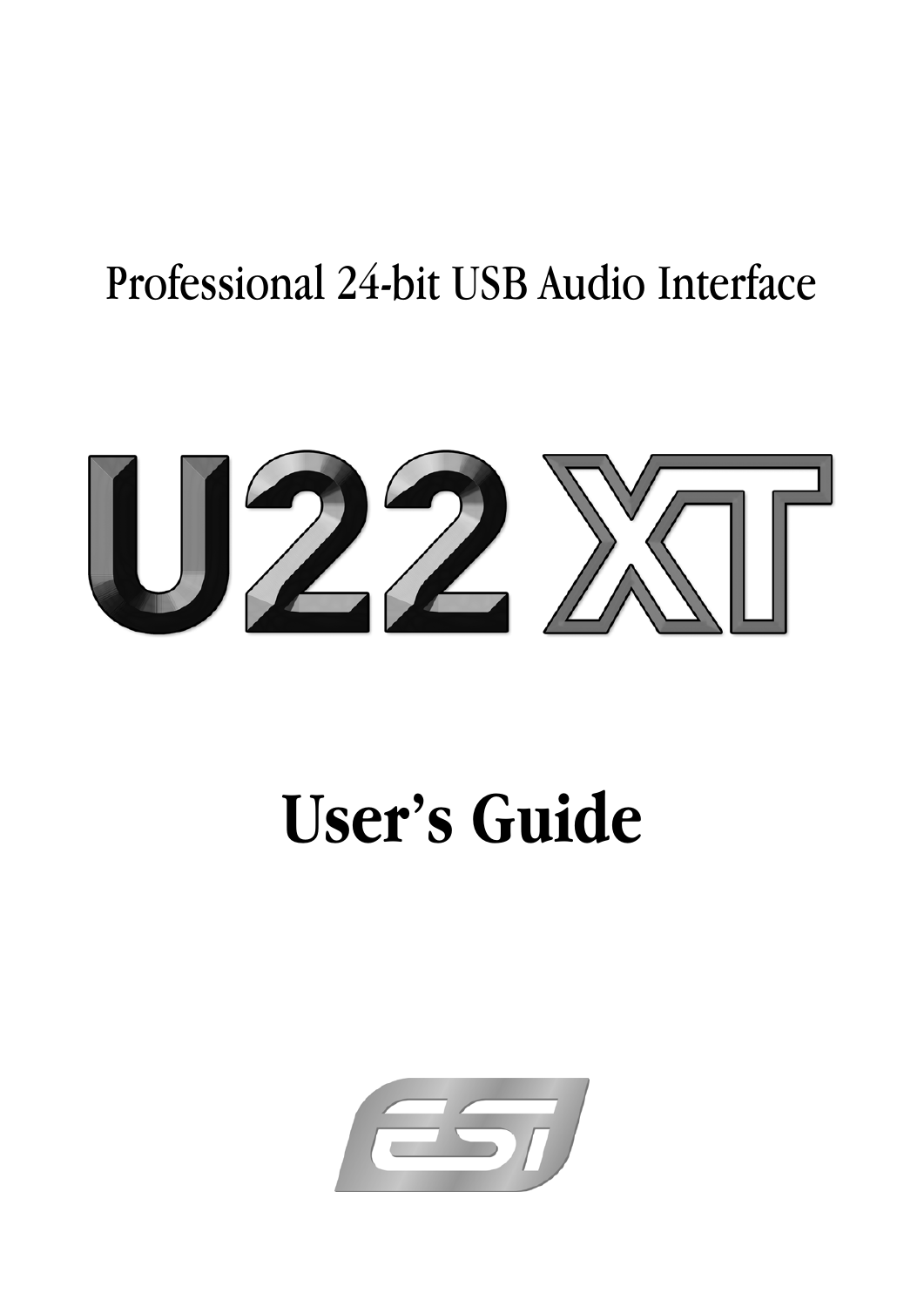## **ESI - Copyright © 2016**

Revision 1, January 2016

**www.esi-audio.com**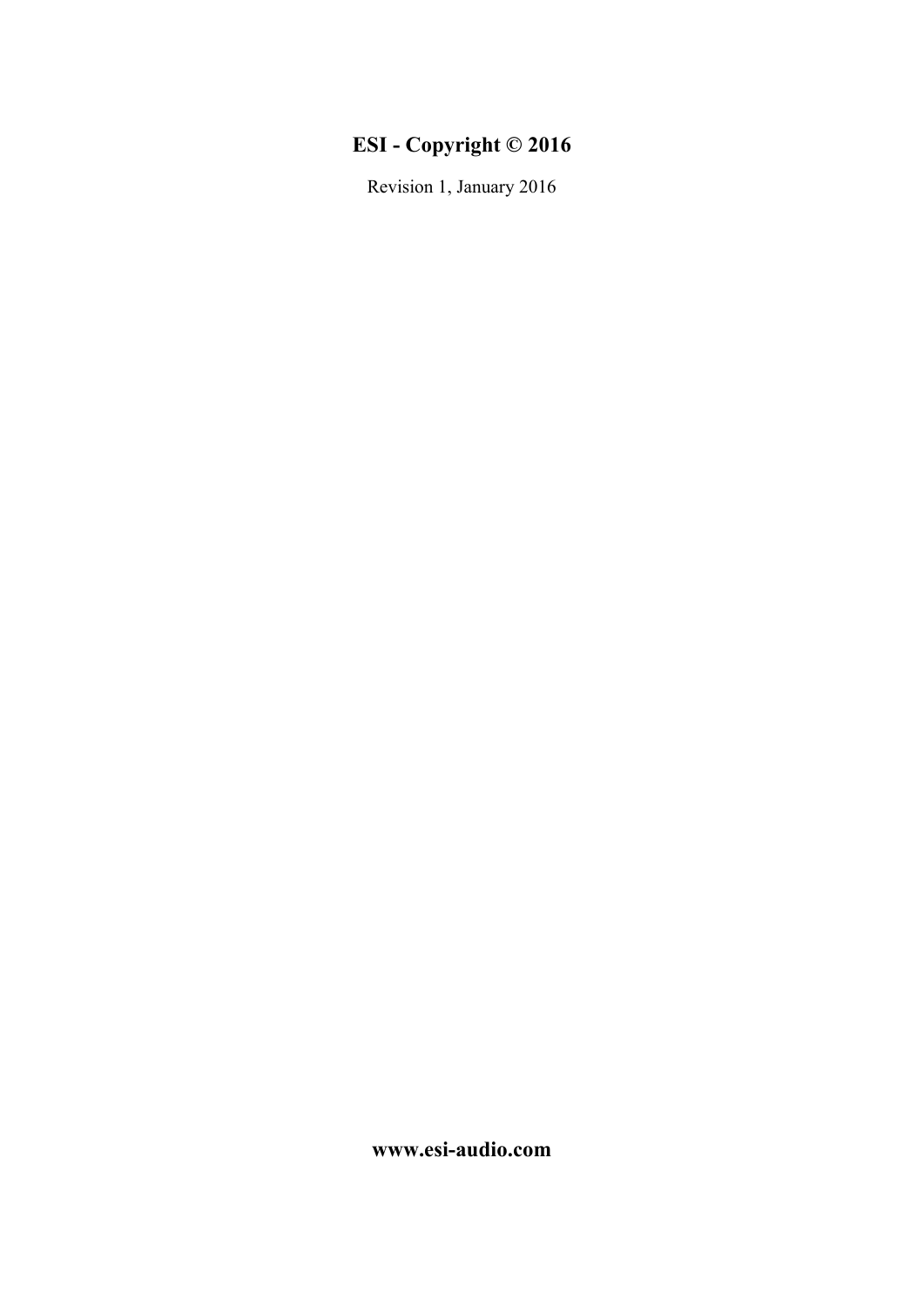## **INDEX**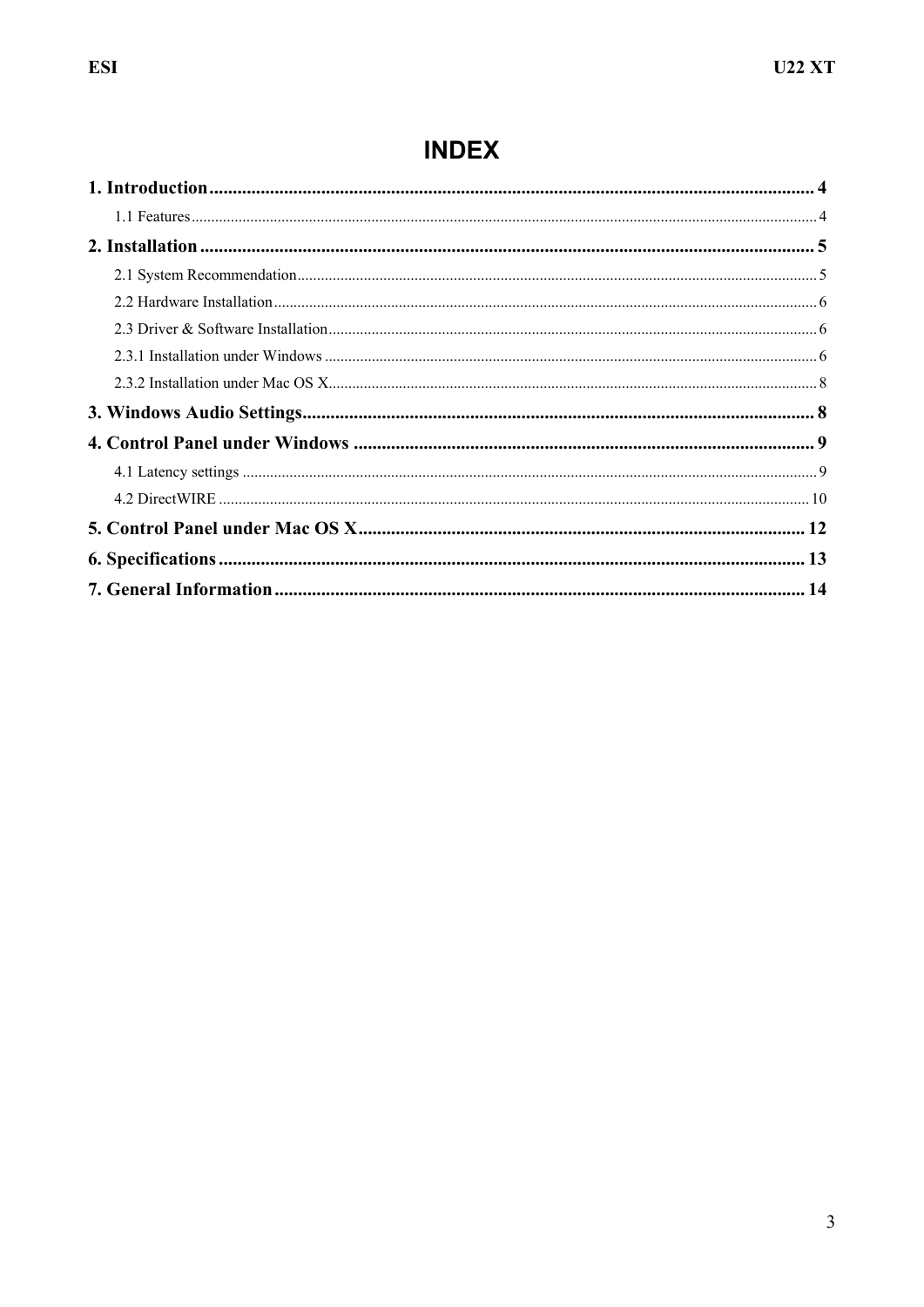## **1. Introduction**

U22 XT offers a maximum of flexibility as fully bus powered USB device with pristine professional 24-bit audio quality.

It features 2 analog input and 2 analog output channels with RCA connection, a microphone preamplifier with XLR input and support for +48V phantom power, a Hi-Z instrument input for guitars, a high quality headphone output and TRS line outputs. Master and headphone volume as well as monitoring are controlled on the front panel.

On the software side, U22 XT provides low latency drivers with support for WDM, ASIO 2.0 and CoreAudio based on our EWDM and DirectWIRE technology. If you're looking for a really powerful USB audio solution for your PC or Mac to start working out of the box, then U22 XT is for you!

#### **1.1 Features**

The U22 XT hardware has these main features:



- 1. **Microphone input** with XLR/TRS combo connector, use this connector to connect a dynamic or condenser microphone.
- 2. **Microphone input gain knob**, controls the input volume of the microphone preamplifier.
- 3. **48V switch**, use this switch to enable phantom power for condenser microphones.
- 4. **Mic/HiZ input selection switch**, allows you to select the input signal: the microphone input (Mic), the instrument/guitar input (Hi-Z) or both. When the switch is in the middle position and both is selected, the microphone input signal will be recorded on the left input channel and the instrument signal on the right input channel.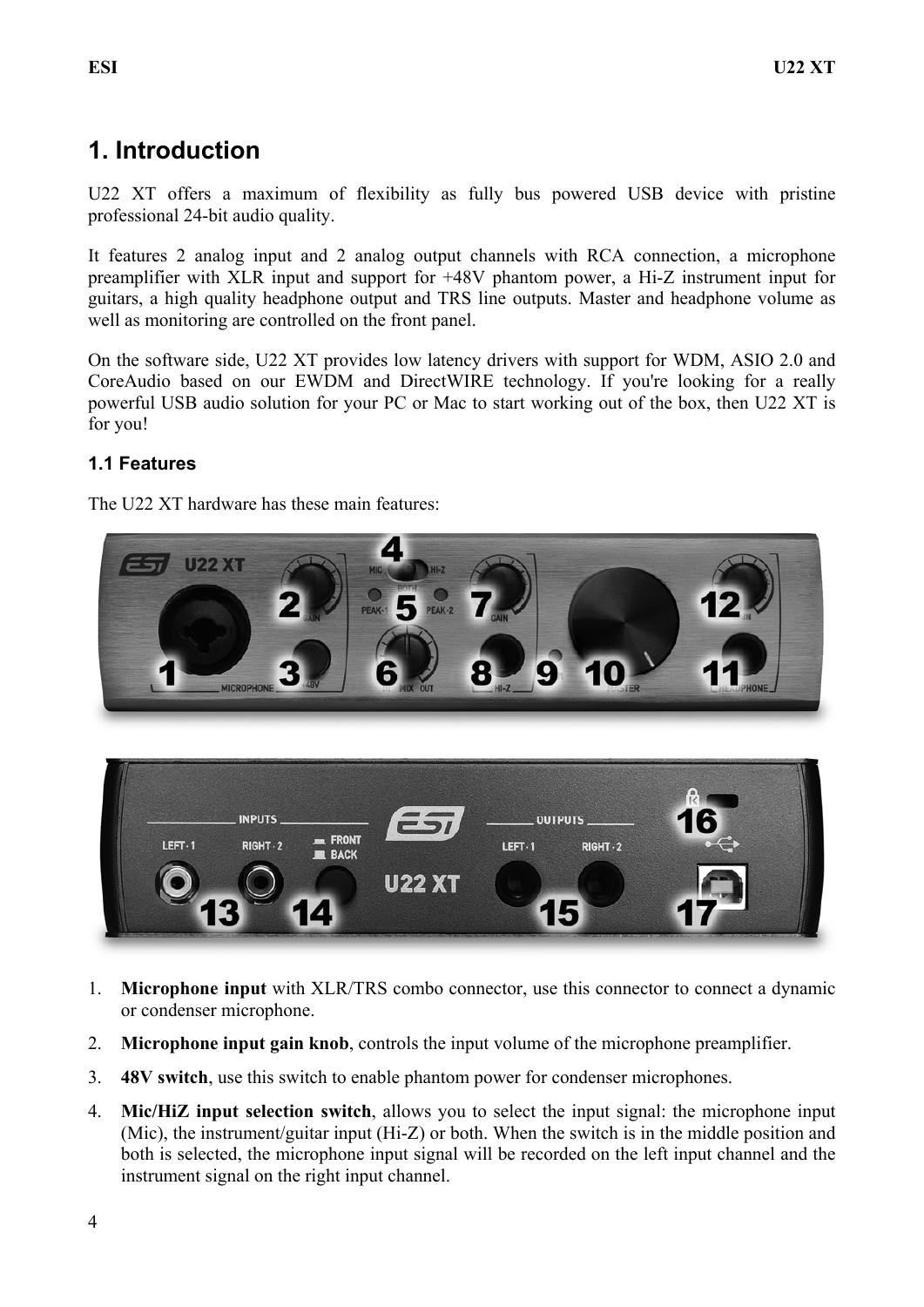- 5. **Peak LEDs**, shows the input 1 and 2 input levels.
- 6. **Mix control**, allows you to control the input monitoring (i.e. whether you want to listen to the input signal in realtime or the computer playback signal or both). When the knob is turned all the way to the left (In), you can hear only the input signal. When it is turned all the way to the right (Out), you hear the output signal. In the middle position, you can hear both equally.
- 7. **Hi-Z input gain knob**, controls the input volume of the instrument / guitar input.
- 8. **Hi-Z input** with 1/4" connector, use this connector to connect to your electric guitar.
- 9. **Power LED**.
- 10. **Master volume**, allows you to control the master output volume.
- 11. **Headphone output** with 1/4" TRS connector, use this to connect your headphones.
- 12. **Headphone gain**, controls the headphone output volume.
- 13. **Left and Right RCA input connectors**, this is the stereo line input that connects to devices with line level outputs such as a mixing desk, a CD player or a synthesizer for example.
- 14. **Front / Back selection switch**, allowing you to select the RCA line inputs on the backside (when set to 'Back') or the microphone and instrument inputs on the front (when set to 'Front').
- 15. **Left and Right 1/4" TRS outputs**, this is the main balanced line output that connects to your active studio monitors, amplifier or an external mixing desk.
- 16. If required, this connects your unit to a standard **laptop lock connector**, preventing it from being stolen.
- 17. **USB connection port**, connects to your computer with the supplied USB cable.

## **2. Installation**

#### **2.1 System Recommendation**

U22 XT is not simply a standard digital audio interface, but a high-resolution device capable of advanced processing of audio content. Even though U22 XT is built to have low-CPU resource dependability, system specifications play a key part in the U22 XTs performance. Systems with more advanced components are generally recommended.

#### **Minimum System Requirements**

#### **PC**

- Windows Windows Vista / 7 / 8 / 8.1 or 10 (32- and 64-bit) operating system
- 1 available USB 2.0 port

#### **Mac**

- Mac OS X 10.7 or higher
- 1 available USB 2.0 port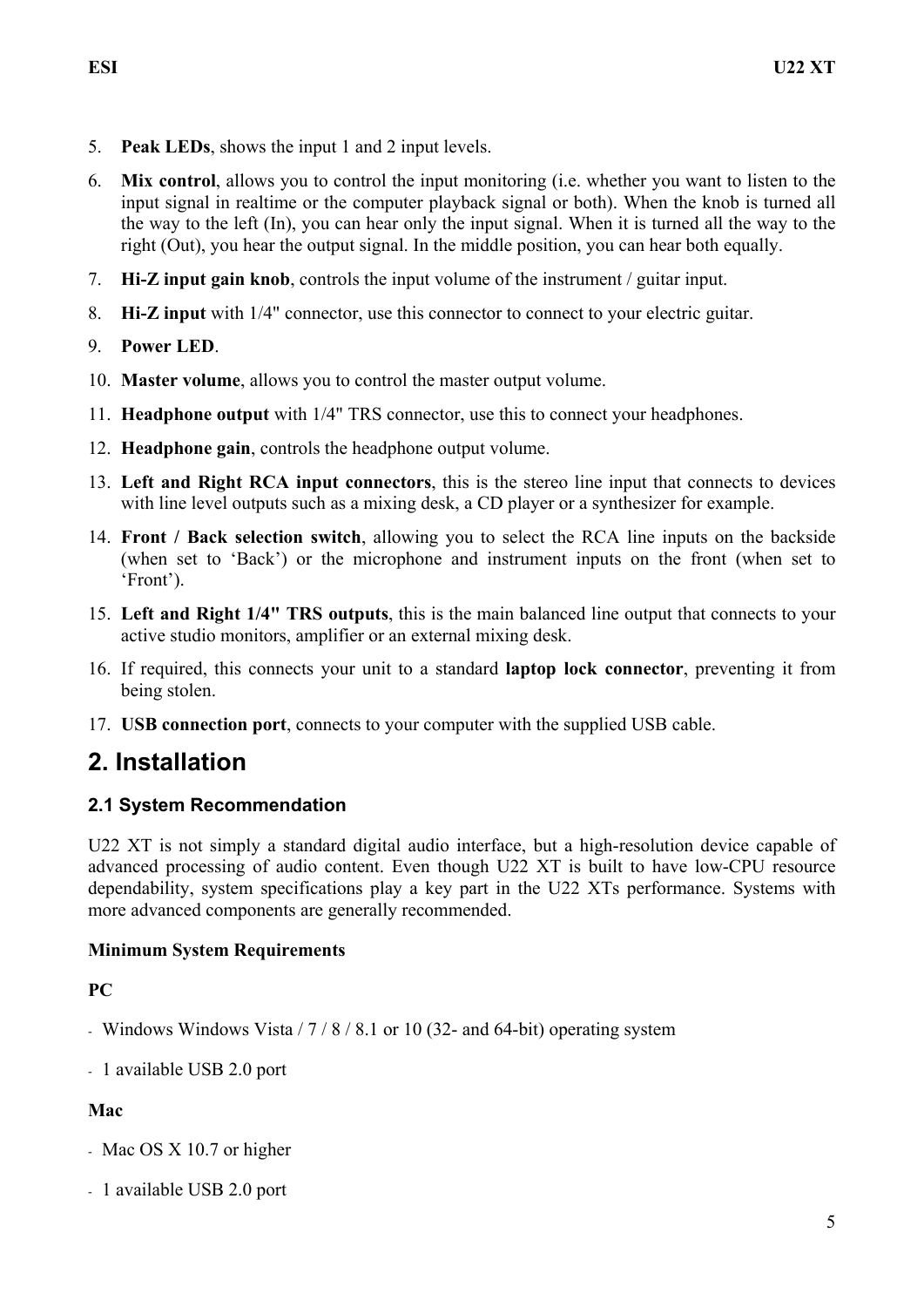#### **2.2 Hardware Installation**

U22 XT is simply connected to an available USB port of your computer. A separate power supply is not required, as U22 XT is a USB powered device. Simply install the hardware by plugging it into your computer with the supplied cable.



*USB port of a computer* 

#### **2.3 Driver & Software Installation**

After the connection of U22 XT, the operating system automatically detects it as a new hardware device. Modern operating systems like Windows Vista/7/8/10 or Mac OS X usually detect the hardware directly and are installing the correct USB audio drivers automatically.

You can use U22 XT already now in typical consumer audio applications that do not need special professional ASIO driver support. Under Windows this could be for example programs used for DVD playback or more simple DJ applications that don't require ASIO. Under Mac OS X this could be applications like Garageband.

#### **2.3.1 Installation under Windows**

This text explains how to install U22 XT under Windows 10. If you use Windows Vista, Windows 7, Windows 8 or Windows 8.1, the steps are basically the same. Disconnect U22 XT before you install the driver if it has been connected already.

To start the installation, launch the setup program, which is an .exe file that is inside a recent driver download from our website or in the Windows folder of the included Installation DVD, by double clicking on it. Typically the filename is something like *U22\_XT\_vX.YY\_setup.exe* where X.YY is the version number of the driver. When launching the installer, Windows might display a security message. Make sure to allow the installation. After that, the following dialog on the left will appear. Click *Next* and then the dialog on the right will appear:

| Setup - U22 XT USB Driver | $\times$                                                                                       | Setup - U22 XT USB Driver                                                                             | $\times$ |
|---------------------------|------------------------------------------------------------------------------------------------|-------------------------------------------------------------------------------------------------------|----------|
|                           | Welcome to the U22 XT USB<br><b>Driver Setup Wizard</b>                                        | <b>Ready to Install</b><br>Setup is now ready to begin installing U22 XT USB Driver on your computer. |          |
|                           | This will install U22 XT USB Driver version v1.0.0.0 on your<br>computer.                      | Click Install to continue with the installation.                                                      |          |
|                           | It is recommended that you uninstall all previous versions of<br>the driver before continuing. |                                                                                                       |          |
|                           | Click Next to continue, or Cancel to exit Setup.                                               |                                                                                                       |          |
|                           |                                                                                                |                                                                                                       |          |
|                           |                                                                                                |                                                                                                       |          |
|                           |                                                                                                |                                                                                                       |          |
|                           |                                                                                                |                                                                                                       |          |
|                           | Cancel<br>Next                                                                                 | $<$ Back<br>Install                                                                                   | Cancel   |

Now click *Install*. Files are now being copied. After some time an additional dialog will appear: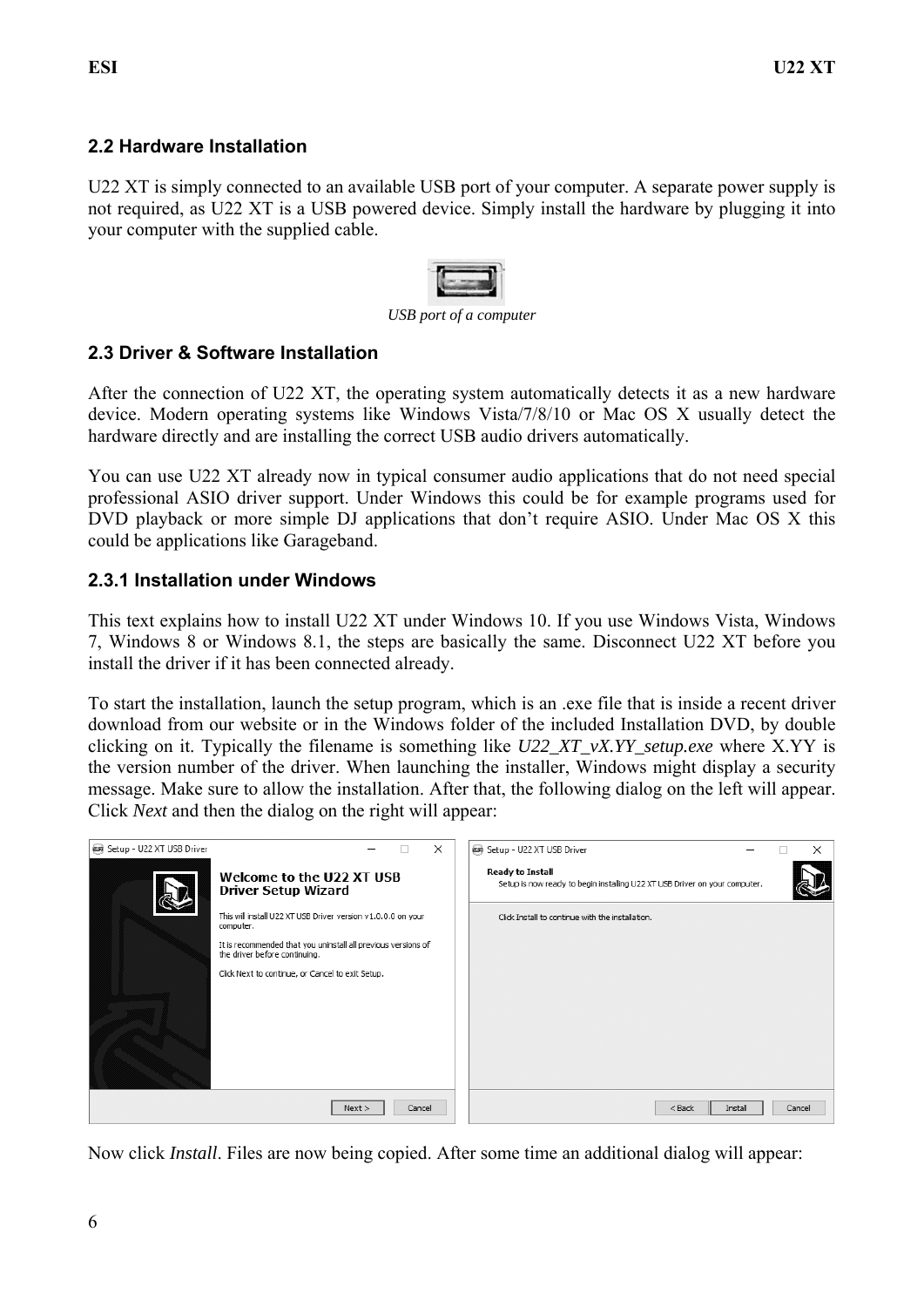

Confirm this by clicking *Next*. Again some files are being copied and typically you will be prompted with a Windows Security message like this:



Confirm it by clicking *Install*. After a while the installation then will be completed and the following dialog will appear:



Once you see the window on the left, click *Finish*. In many cases, the Windows on the right appears then. We strongly suggest to select *Yes, restart the computer now* and then click *Finish*.

You can connect U22 XT to your computer anytime if not done yet. Windows will automatically setup the system so you can use the device.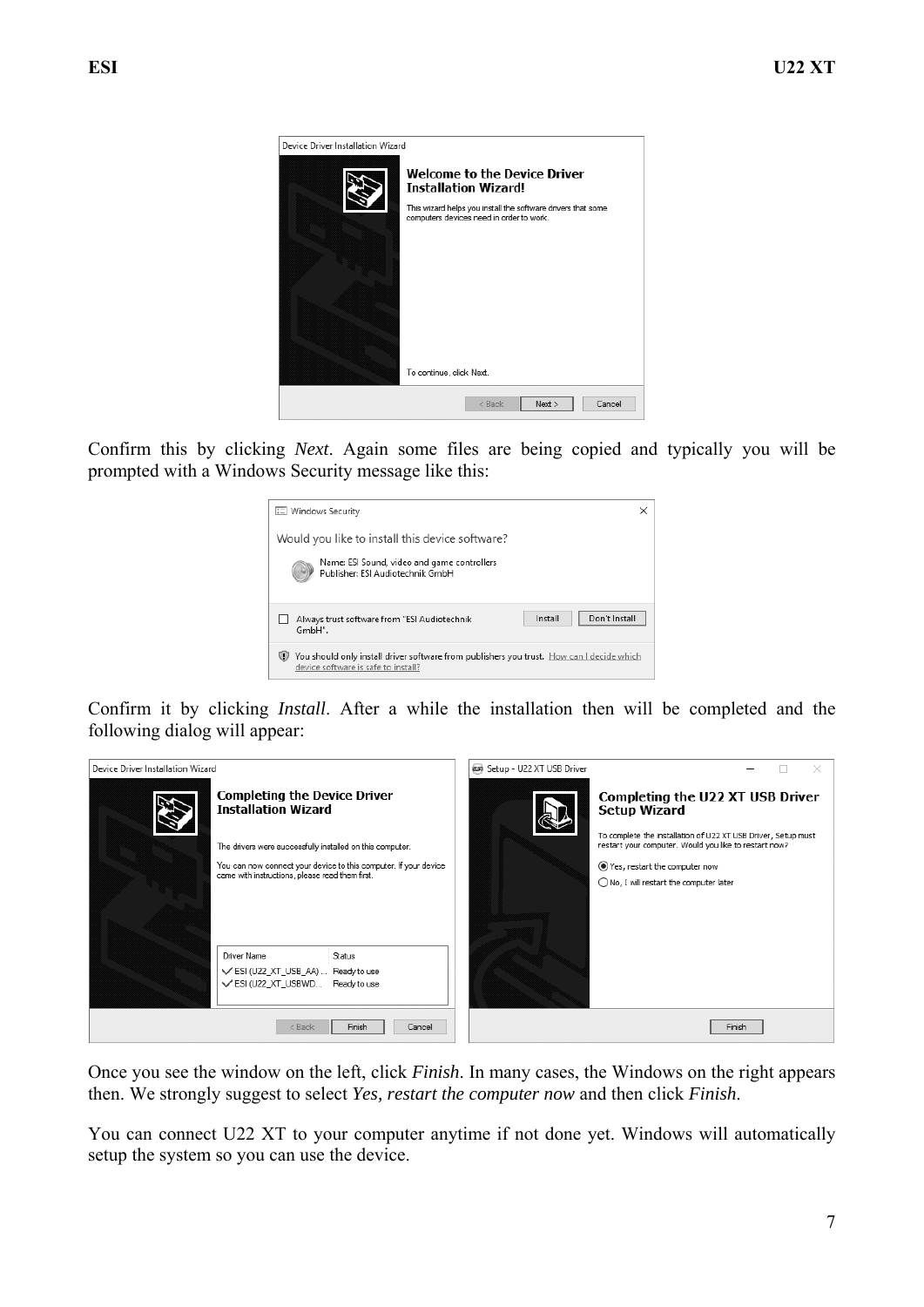Once the system starts again and you are logged in with the hardware connected, you will see by looking at the ESI icon in the taskbar notification area as shown below, that the U22 XT control panel is now automatically being loaded:



If you can see it, the driver installation has been completed successfully.

#### **2.3.2 Installation under Mac OS X**

Mac OS X already provides support for class compliant USB audio devices such as U22 XT. This means that no software or driver needs to be installed to use U22 XT under Mac OS X. Simply connect the unit with the supplied USB cable to your Mac and you can start using it.

To make the usage more simple, we provide a control panel application that can be installed from the included DVD (*Mac OS X* folder) or downloaded on our website. To install it, open the *.dmg* file and then you can drag the control panel icon into your application folder.

Controlling some of the basic options of U22 XT under Mac OS X can also be done via the *Audio MIDI Setup* utility from Mac OS X.

## **3. Windows Audio Settings**

In the Windows *Control Panel* under *Hardware and Sound* > *Sound*, you can select the default playback device that is used by all audio applications that do not have their own preferences. It looks like the following dialog:

| Sound                                                  |                  |                       |                         |             |            | × |
|--------------------------------------------------------|------------------|-----------------------|-------------------------|-------------|------------|---|
| Playback                                               | Recording Sounds |                       | Communications          |             |            |   |
| Select a playback device below to modify its settings: |                  |                       |                         |             |            |   |
|                                                        | Speakers         | Default Device        | U22_XT_USB Audio driver |             |            |   |
|                                                        | Ready            | U22 XT Virtual CH 3-4 | U22_XT_USB Audio driver |             |            |   |
|                                                        |                  |                       |                         |             |            |   |
|                                                        |                  |                       |                         |             |            |   |
|                                                        |                  |                       |                         |             |            |   |
|                                                        |                  |                       |                         |             |            |   |
| Configure                                              |                  |                       |                         | Set Default | Properties |   |
|                                                        |                  |                       | OK                      | Cancel      | Apply      |   |

The main playback device represents the main output of U22 XT. There is also a virtual device representing channels 3 and 4.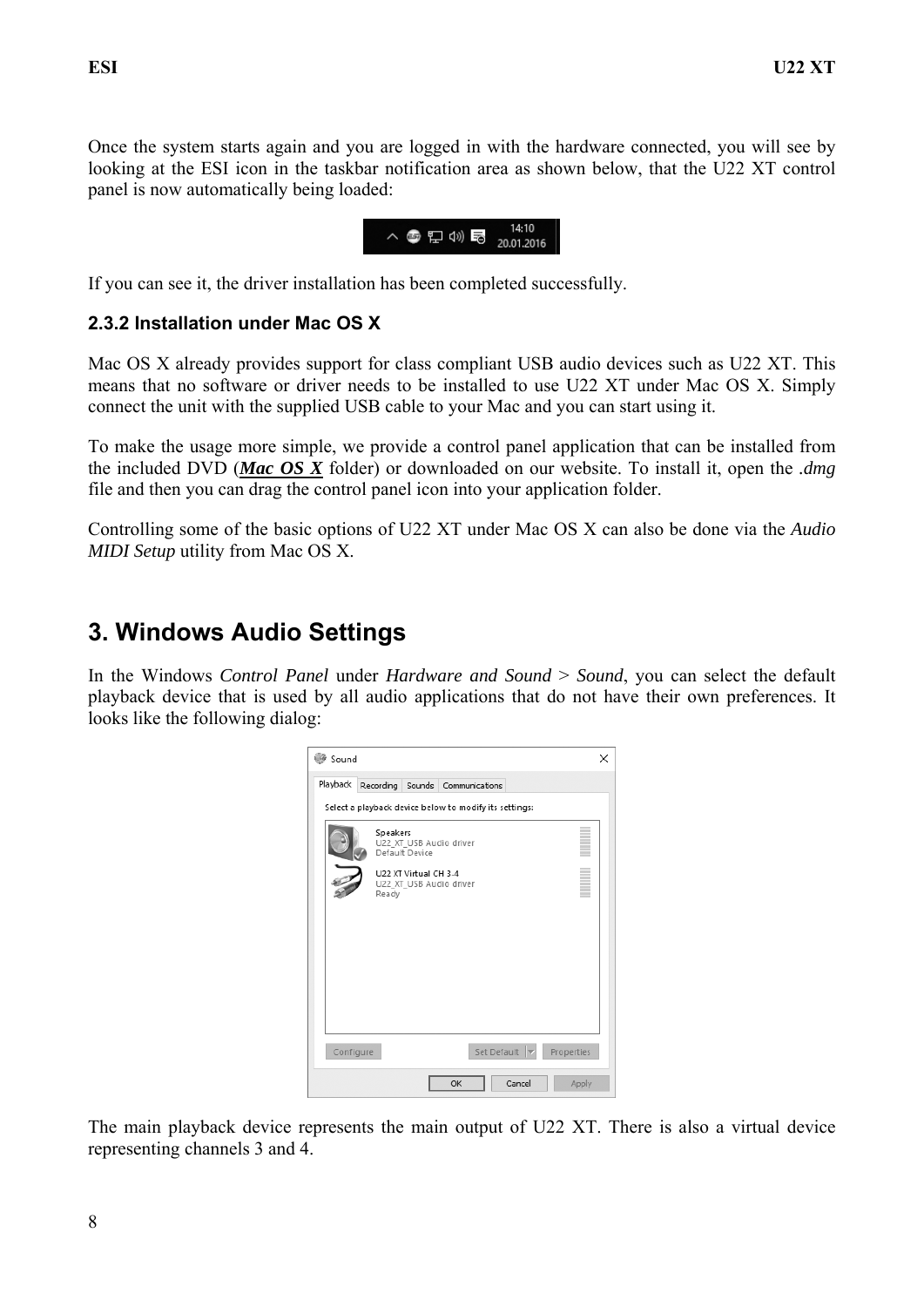## **4. Control Panel under Windows**

This chapter describes the U22 XT Control Panel under Windows.

To open the control panel double click on the ESI icon in the task notification area. The following dialog will appear:

| U22 XT USB v1.0      |                                                         |   |
|----------------------|---------------------------------------------------------|---|
|                      | File Config DirectWIRE(R) Help                          |   |
| 每                    |                                                         |   |
| <b>INPUT</b>         | <b>OUTPUT</b>                                           |   |
| <br>i<br>OdB<br>Mute | ₿<br>╖<br> <br> <br> <br> <br> <br> <br><br>OdB<br>Mute | Q |

The panel has the following functions and sections:

*INPUT* section: this section controls the input monitoring volume of the incoming signal from the hardware. A pair of mono faders can be controlled together or individually depending on your mouse position – perfect for stereo signals. The *Mute* button the channel allows you to mute the signal. A red *Mute* button indicates that the mute function is enabled. When disabled, the button is gray.

*OUTPUT* **section**: this section controls the playback volume of the playback signal from your audio applications. The pair of mono faders can be controlled together or individually depending on your mouse position – perfect for stereo signals. The *Mute* button the channel allows you to mute playback. A red *Mute* button indicates that the mute function is enabled. When disabled, the button is gray.

#### **4.1 Latency settings**

Via *Config > Latency* in the Control Panel it is possible to change the latency setting (also called "buffer size") for the driver of U22 XT. A smaller latency is the result of a smaller buffer size and value. Depending on the typical application (e.g. for playback of software synthesizers) a smaller latency is an advantage. At the same time, the best latency setting indirectly depends on the performance of your system. For recording applications, a typical latency buffer size between 4 and 8ms is standard, a value displayed typically inside your audio application. Note that the latency has to be setup before launching the audio application using U22 XT.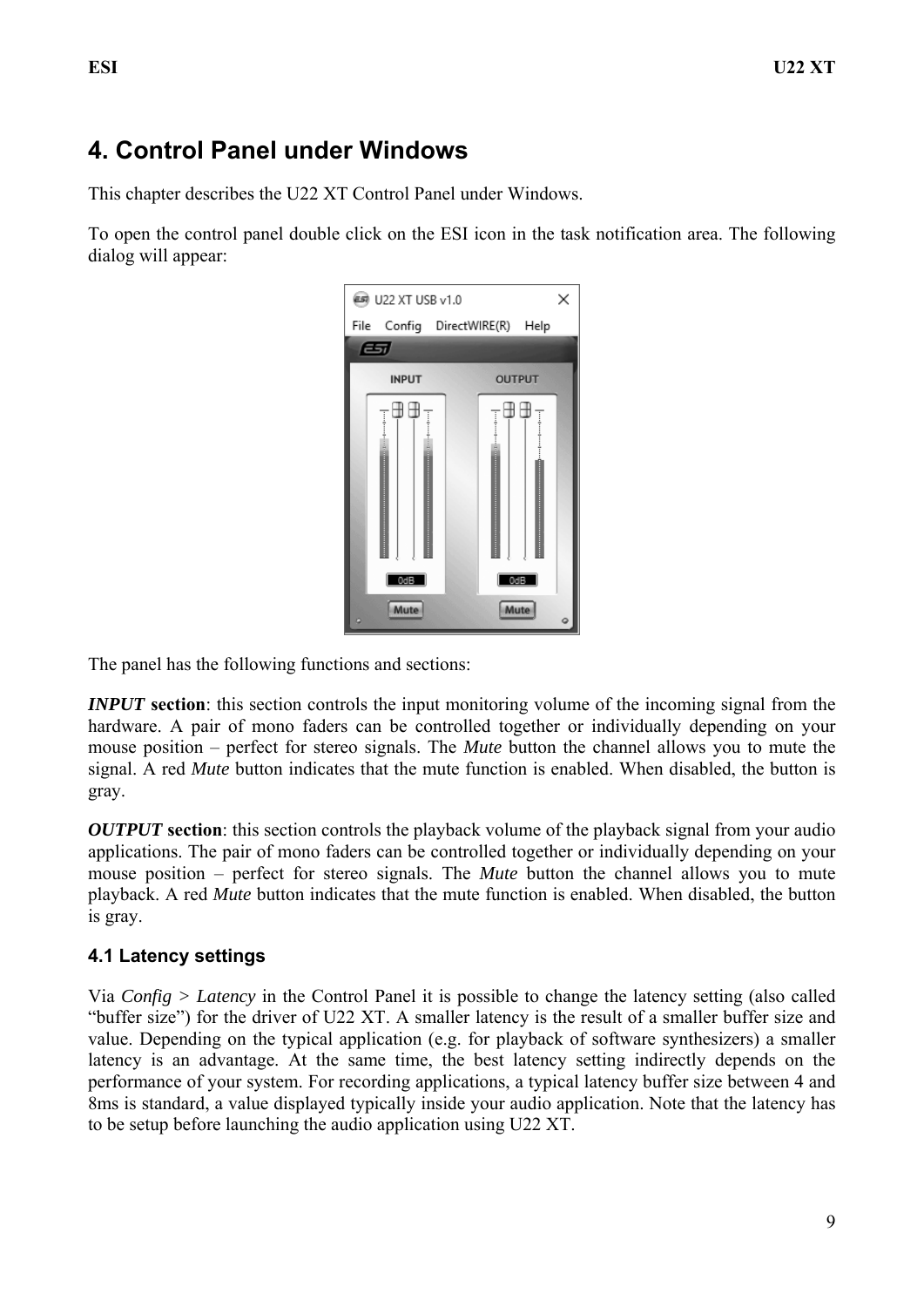#### **4.2 DirectWIRE**

#### **What is DirectWIRE?**

DirectWIRE is a driver technology, developed by ESI, which can be used for routing audio streams internally within applications using EWDM Audio MIDI Drivers exclusively developed by ESI.

With the DirectWIRE router, an application can record from other application's audio outputs without external wiring or any loss of data when they are running at the same time.

DirectWIRE also allows you to easily rip any audio stream in real time by transferring data thru DirectWIRE from MP3s, live On-line Broadcast and On-demand content, and more.

DirectWIRE is not available under Mac OS X.

#### **DirectWIRE Panel**

Click on *DirectWIRE* on the U22 XT control panel. The DirectWIRE dialog as shown below will appear. DirectWIRE digital virtual wiring technology, developed by ESI, routes audio streams internally within applications using standard audio drivers such as WDM, ASIO and MME, even when they are running at the same time.



The number on the row represents the input or output port. The columns represent ins and outs (on and off) of the respected drivers. Patch the virtual cables from one point to another as you drag your mouse point.

**INPUT** section: It's used to route signals from the card's hardware inputs.

**MME** section represents general applications I/O (typically older versions), like WinAmp, WaveLab (non ASIO mode), Cakewalk, Audition, Vegas, etc.

**WDM** section represents Multi-MME applications I/O (typically newer versions), like SONAR (when using WDM/KS), PowerDVD, WinDVD, etc.

**ASIO** section represents ASIO applications, like Cubase, Reason, Nuendo, SONAR (when using ASIO), Samplitude, etc.

**GSIF** section represents GSIF application like GigaStudio.

Note that some applications support multiple driver modes. Usually the following applies: when an application does not support ASIO, it usually supports WDM. Older programs typically support MME.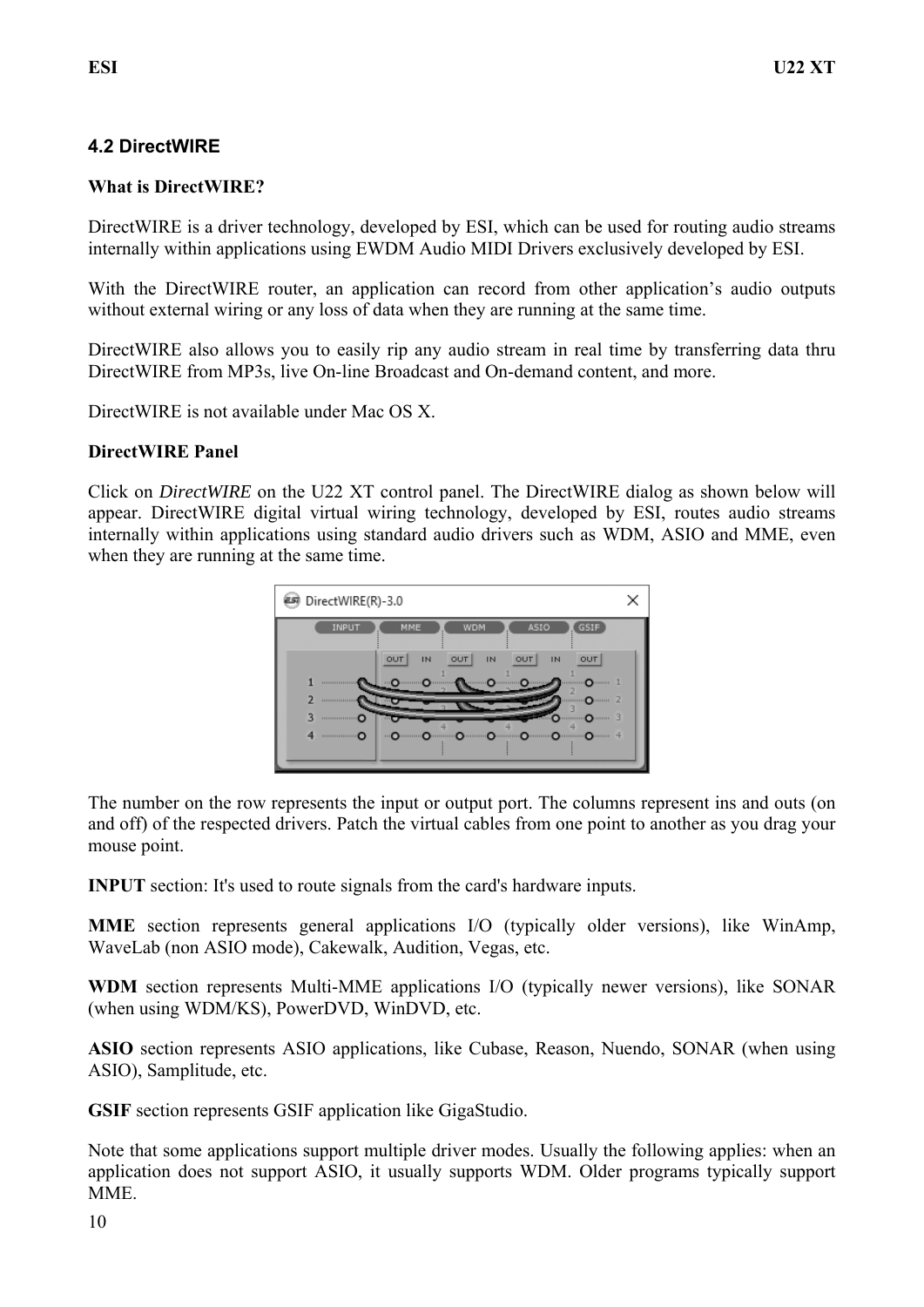#### **DirectWIRE Examples**

Example 1. Recording from WinAmp (MME) to WaveLab (MME).

#### DirectWIRE(R)-3.0  $\times$ **INPUT** GSIF OUT IN  $our$  $\overline{1}N$  $\overline{1}N$  $ovr$  $our$ Ō ō Ò.  $\overline{2}$ ō o Ō ō ō  $\circ$ o  $\circ$  $\circ$ o  $\overline{c}$ ۰O o  $\circ$ Ō O

If you want to record what's played back in WinAmp, but don't want to hear the sound, you should click the *OUT* button in the MME section so it'll change to *OFF*.

Example 2. Recording from WinAmp (MME) to SONAR (WDM).



#### Example 3. Recording from SONAR (WDM) to Cubase, Nuendo (ASIO).



Example 4. Recording of the playback from channel 3/4 from Windows Media Player (WDM) into channel 1/2 of Cubase, Nuendo (ASIO).

Example 5. same as example 4, but in addition the input signal is also recorded and mixed to the playback signal.



Default Settings: remove all connections in the DirectWIRE panel, when you do not want to record signals internally from one application to another.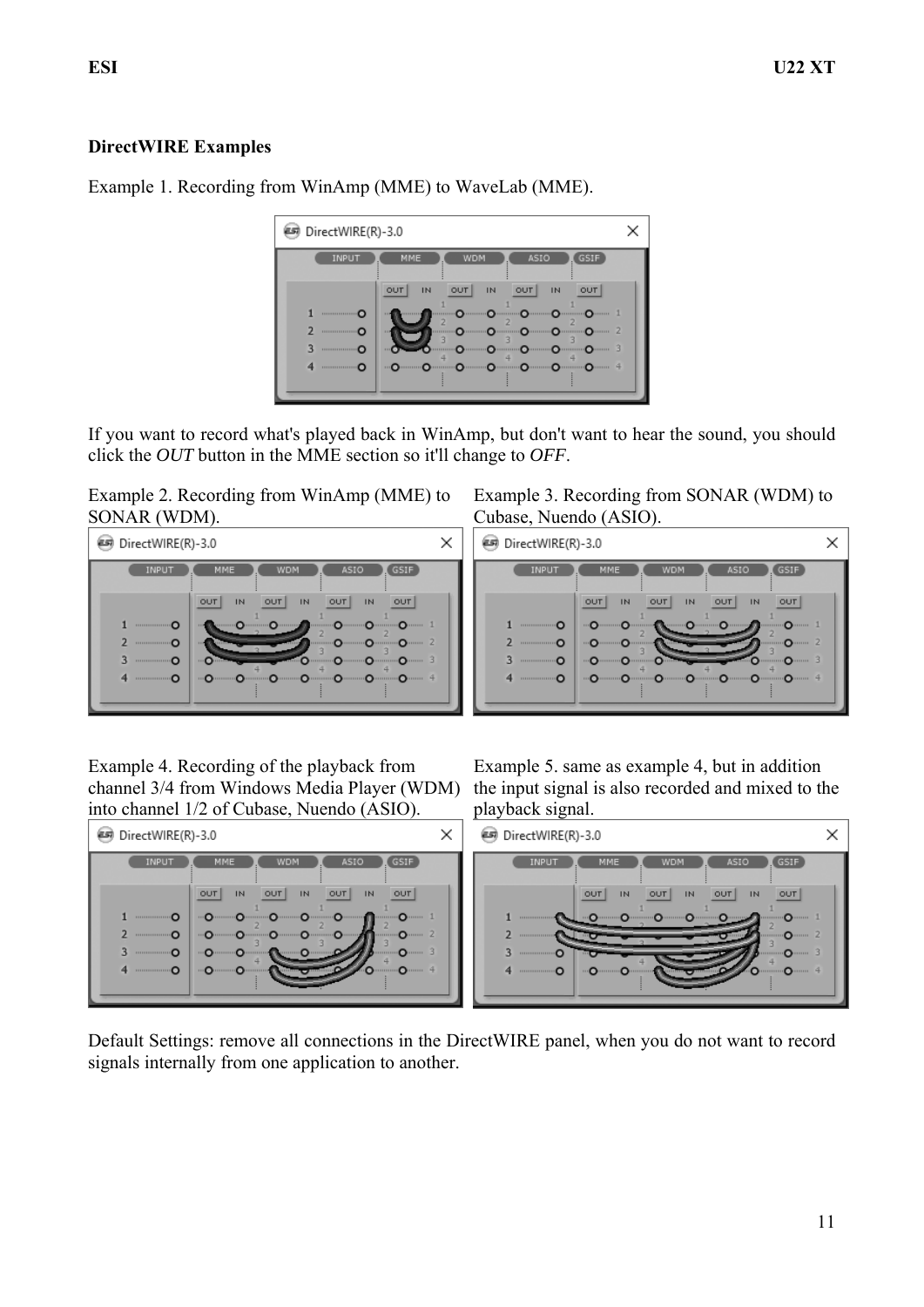| DirectWIRE(R)-3.0    |                                                                                                                               |  |
|----------------------|-------------------------------------------------------------------------------------------------------------------------------|--|
| INPUT                | GSIF<br>MME<br><b>WDM</b><br><b>ASIO</b>                                                                                      |  |
|                      | out  <br>OUT<br><b>OUT</b><br><b>IN</b><br><b>OUT</b><br><b>IN</b><br><b>IN</b>                                               |  |
|                      | <b>InQuiring Quiring Quiring Quiring Quiring Quiring Quiring Quiring 1</b>                                                    |  |
| $\ldots$ $\Omega$    | <b>"O" The O" The Community O" The O" The O" The O" The O" The O" The O" The O" The O" The O" The O" The O" The O</b>         |  |
| <b>Communication</b> | <b>"O" D" O" D" O" D" O" D" O" D" O" D" O" D" O" O" D" O"</b><br><b>In Ormano Ormano Ormano Ormano Ormano Ormano Ormano 4</b> |  |
|                      |                                                                                                                               |  |

## **5. Control Panel under Mac OS X**

This chapter describes the U22 XT Control Panel under Mac OS X.

After the installation, the panel can be found in your *Applications* folder. You can launch it in the Finder via *Go> Applications > U22 XT Panel*. The following dialog appears:



The panel has the following functions and sections:

*INPUT* section: this section controls the input monitoring volume of the incoming signal from the hardware. The pair of mono faders can be controlled together when the *LINK* function is enabled or or individually when it is disabled – perfect for stereo signals. The *Mute* button the channel allows you to mute the signal. A red *Mute* button indicates that the mute function is enabled. When disabled, the button is gray.

*OUTPUT* section: this section controls the playback volume of the playback signal from your audio applications. The pair of mono faders can be controlled together when the *LINK* function is enabled or or individually when it is disabled – perfect for stereo signals. The *Mute* button the channel allows you to mute playback. A red *Mute* button indicates that the mute function is enabled. When disabled, the button is gray.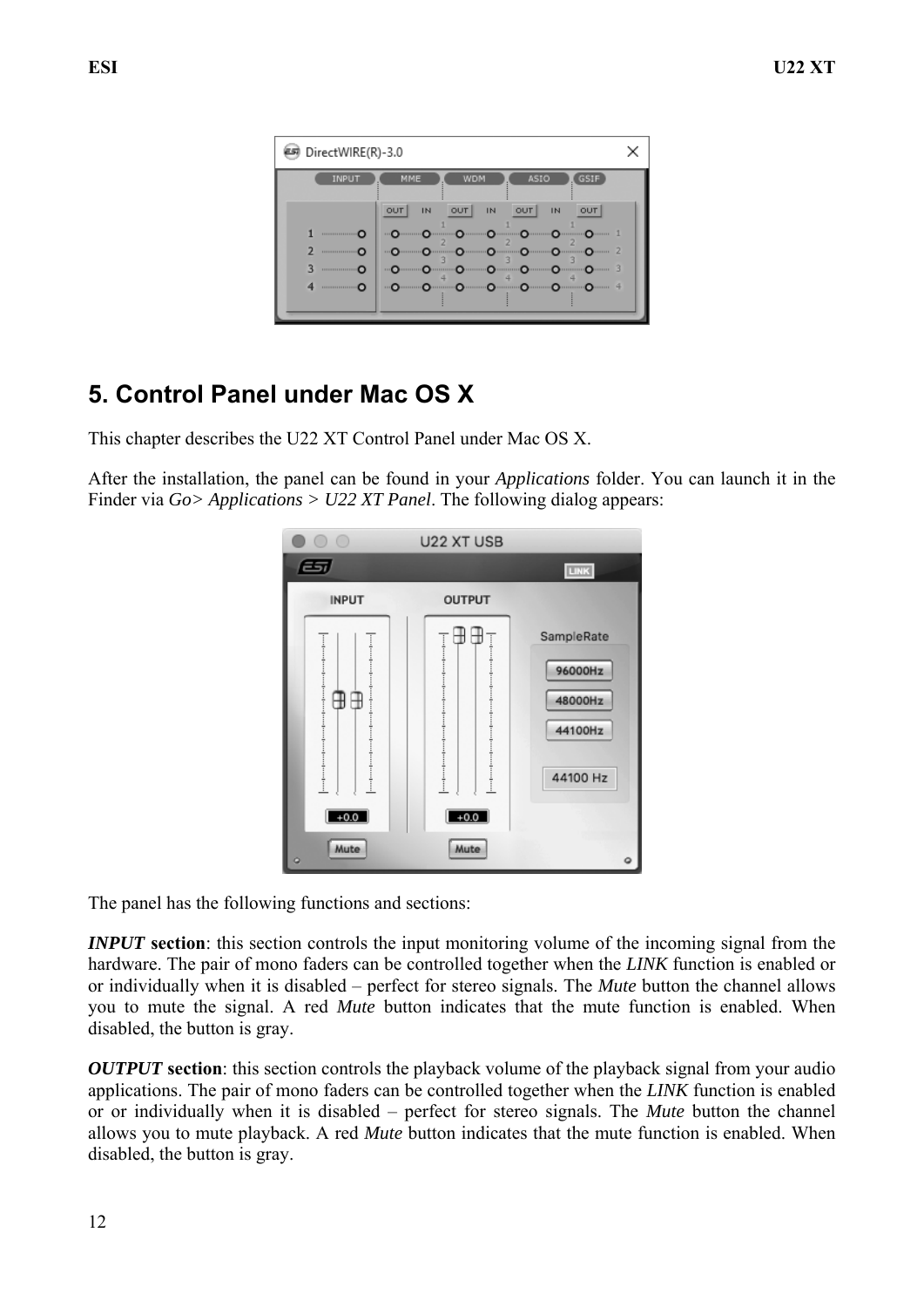### **6. Specifications**

#### *Product Overview*

- 2 input / 2 output USB 2.0 24-bit Audio Interface
- line, guitar and microphone inputs
- microphone preamp with +48V phantom power support
- line output with master output volume
- adjustable headphone output
- USB bus powered

#### *Key Features*

- USB 2.0 Full Speed
- 2 input channels
- 2 output channels
- Input Type:
	- 1 XLR (for microphone), +48V support
	- 1 TS unbalanced Hi-Z (for guitar)
	- 2 RCA unbalanced (for line signals)
- Output Type:
	- 2 TRS balanced (left/right channel line signal)
	- 1 headphone output (stereo)

#### *Audio Specifications*

- max. 24-bit / 96kHz
- ADC Dynamic Range:
- 102dBA@48kHz, SNR = 102dBA@48kHz
- DAC Dynamic Range:
- 108dBA@48kHz, SNR = 108dBA@48kHz

#### *Compatibility*

- supports Windows Vista, Windows 7, Windows 8 / 8.1 and Windows 10 with ASIO 2.0, MME, WDM and DirectSound incl. DirectWIRE support
- supports Mac OS X (10.4 and above) via the native CoreAudio USB audio driver from Apple (no driver install required, Mac control panel available)